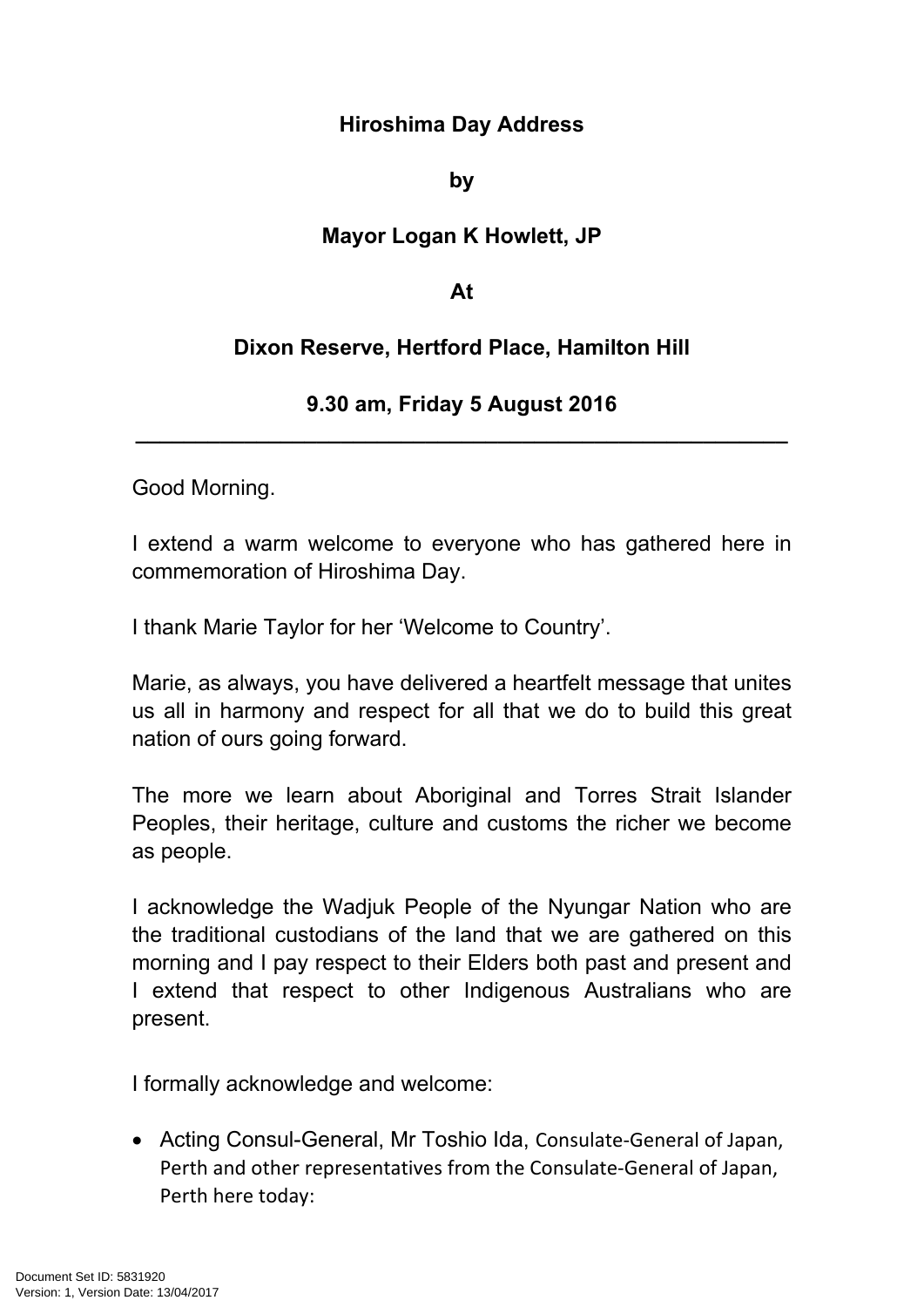- Mr Hideo Shinozuka, Consul and Head of the Information and Culture Section; and
- Ms Sumra Salem, Information & Culture Section;
- Marie Taylor; Nyungar Elder;
- The Honourable Josh Wilson MP, Member for Fremantle;
- Dr Brad Pettitt, Mayor, City of Fremantle;
- Councillor Chamonix Terblanche:
- Mr Stephen Cain, Chief Executive Officer, City of Cockburn and members of the Executive Group and other staff; with particular reference to Sandra Edgar who has co-ordinated today's Commemorative Service;
- Members of the City's Parks & Gardens Staff who have selected the trees and prepared the planting location for us today;
- School Principals, Teachers, Students, Parents
- Ladies and gentlemen, one and all.

Today is the  $31<sup>th</sup>$  occasion that the City has been involved in commemorating Hiroshima Day.

Peace Park located on Spearwood Avenue, Spearwood was the location first used to commemorate Hiroshima Day.

For those of you that are familiar with Peace Park it is fully planted with trees and the City has moved to plant trees at various parks across the City.

Importantly, Peace Park forms part of what is referred to as 'Friendship Way' reflecting the City's indigenous heritage and culture, its involvement in international relationships through sister city arrangements, a memorial to those who made the ultimate sacrifice for their country and Peace Park.

'Friendship Way' is a unique concept that has received national recognition.

It has high visibility in our community and all who choose to travel along its 6.5 kilometre distance from Beeliar Drive to Cockburn Road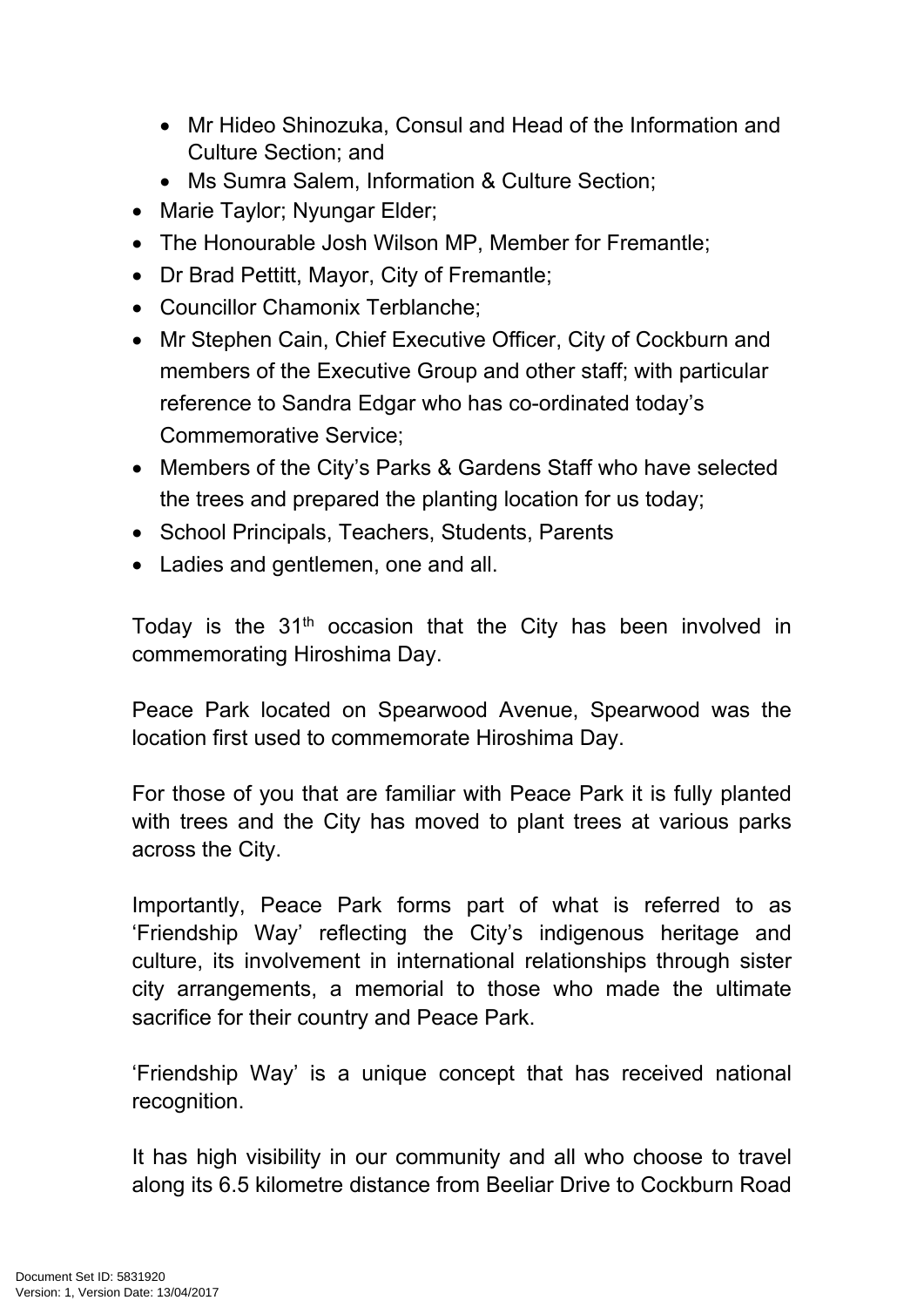can clearly see some magnificent public artwork and aspects of the trees and plants reflecting our close connection to nature..

Friendship Way is identified in the City's Public Artworks Strategy which is guided by the "Lifestyle and Aspiration" achievement outcome of Council's Strategic Plan: "*To foster a sense of community spirit within the district generally and neighbourhoods in particular."*

The hundreds of trees planted across our community in those 31 years by representatives of the Japanese Consulate in Perth, members of our Council and students from across our district continue to flourish.

They symbolise the strength of our friendship with Japan and its people and reflect the nature of our growing relationship as we reach out in terms of trade, education, tourism and cultural exchange.

There is a healthy and developing exchange of students from a number of our schools in the district and those in Japan that nurtures international relations and provides the opportunity to experience first-hand all that each country has to offer.

Indeed these opportunities in all likelihood help to foster the future business leaders, community leaders, Ambassadors, Consuls Generals, Consuls and other diplomatic staff of our respective countries.

Today's commemorative service provides us all with the opportunity to learn from each other - to share in a moment of reflection, of times past, of a people and its nation impacted by nuclear warfare – a world impacted by the aftermath – of generations of young people asking why – of trees being planted by children as a mark of respect and remembrance – and just as those trees grow tall and reach for the stars so we support our children as they too grow and aspire to take up leadership roles and to become the mums and dads of our future generations.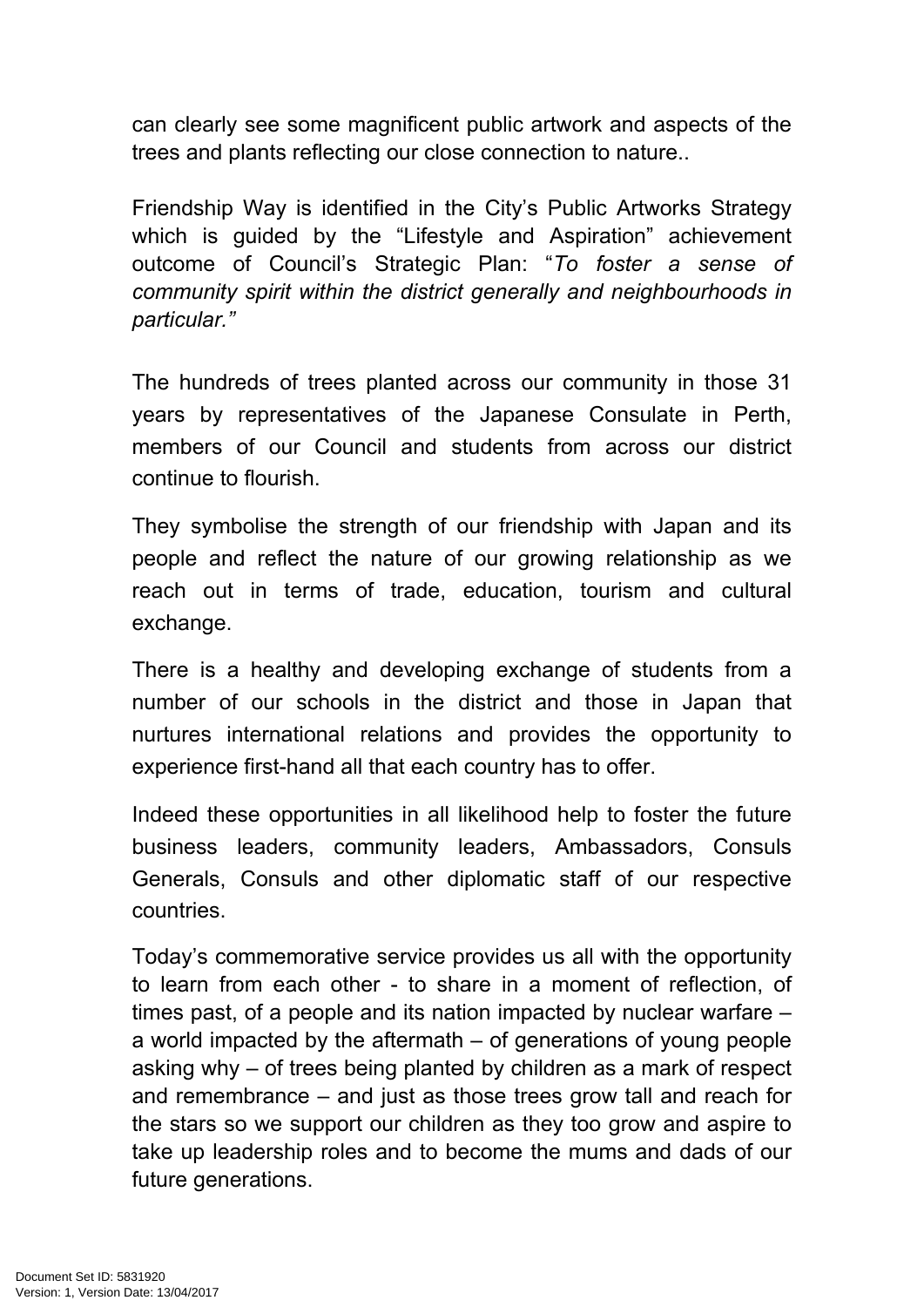It is important for all of us to know and understand the circumstances of the bombings that occurred. Hiroshima and then three days later the bombing of Nagasaki – both are grim reminders of the destructive power of nuclear weapons and the impact they can have on individuals, families, communities and nations.

The Cities of Fremantle and Cockburn are members of the Mayor's for Peace worldwide movement and fully support the need for World Peace and how we as a nation can contribute to the wider understanding of resolving conflicts in a peaceful manner as opposed to lives being lost, infrastructure being destroyed and communities left devastated for generations.

Earlier this year the Cities of Fremantle, Subiaco and Cockburn contributed funds for a monument gifted by the Australian Indigenous community and the Mayors for Peace to symbolise Australia's desire for peace and harmony.

The sculpture titled; 'Tree of Life: Gift of Peace was unveiled by Japanese nuclear survivors in Nagasaki Peace Park – a lasting reminder of our commitment to peace.

Ladies and gentlemen, girls and boys I trust today's commemorative event with stay in your memory for years to come.

Thank you!

I now invite A/Consul General Mr Toshio Ida, Consulate-General of Japan, Perth to say a few words.

\_\_\_\_\_\_\_\_\_\_\_\_\_\_\_\_\_\_\_\_\_\_\_\_\_\_\_\_\_\_\_\_\_\_\_\_\_\_\_\_\_\_

Thank you Mr Ida.

I am very honoured to receive the Japanese Foreign Minister's Commendation on behalf of the City of Cockburn.

The City of Cockburn's Elected Members, Staff and the school communities of Cockburn have embraced the commemoration of Hiroshima for 31 years.